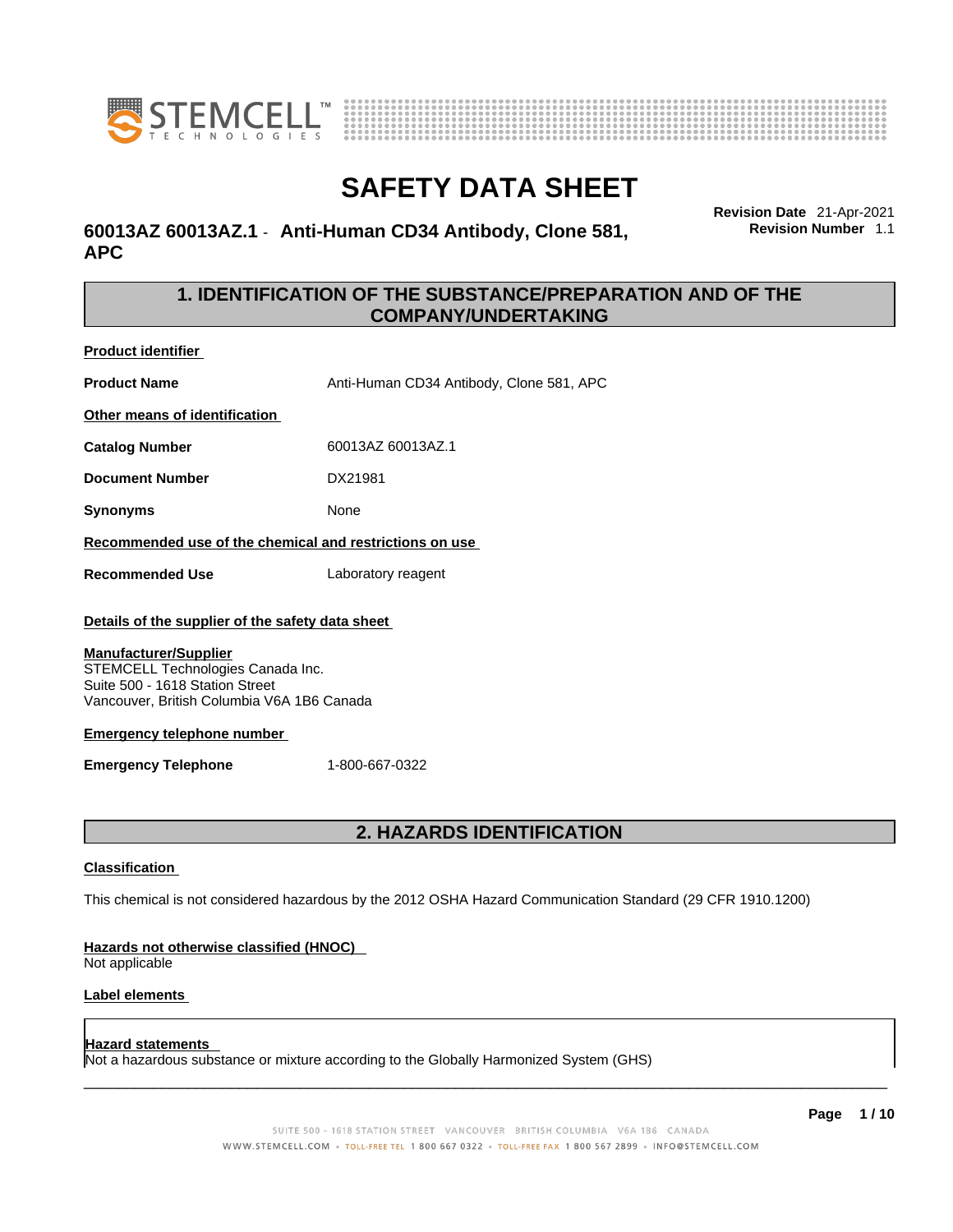



# \_\_\_\_\_\_\_\_\_\_\_\_\_\_\_\_\_\_\_\_\_\_\_\_\_\_\_\_\_\_\_\_\_\_\_\_\_\_\_\_\_\_\_\_\_\_\_\_\_\_\_\_\_\_\_\_\_\_\_\_\_\_\_\_\_\_\_\_\_\_\_\_\_\_\_\_\_\_\_\_\_\_\_\_\_\_\_\_\_\_\_\_\_ **Revision Date** 21-Apr-2021 **60013AZ 60013AZ.1** - **Anti-Human CD34 Antibody, Clone 581, APC**

The product contains no substances which at their given concentration, are considered to be hazardous to health.

**Appearance** Clear **Physical state** Liquid **Odor** No data available

**Revision Number** 1.1

**Other Information** 

Not applicable

**Unknown acute toxicity** 0 % of the mixture consists of ingredient(s) of unknown toxicity

0 % of the mixture consists of ingredient(s) of unknown acute oral toxicity

0 % of the mixture consists of ingredient(s) of unknown acute dermal toxicity

0 % of the mixture consists of ingredient(s) of unknown acute inhalation toxicity (gas)

0 % of the mixture consists of ingredient(s) of unknown acute inhalation toxicity (vapor)

0 % of the mixture consists of ingredient(s) of unknown acute inhalation toxicity (dust/mist)

## **3. COMPOSITION/INFORMATION ON INGREDIENTS**

#### **Substance**

Not applicable.

### **Mixture**

Not a hazardous substance or mixture according to the Globally Harmonized System (GHS)

\*The exact percentage (concentration) ofcomposition has been withheld as a trade secret.

# **4. FIRST AID MEASURES**

### **Description of first aid measures**

| <b>Inhalation</b>   | Remove to fresh air.                                                                                                    |
|---------------------|-------------------------------------------------------------------------------------------------------------------------|
| Eye contact         | Rinse thoroughly with plenty of water for at least 15 minutes, lifting lower and upper eyelids.<br>Consult a physician. |
| <b>Skin contact</b> | Wash skin with soap and water.                                                                                          |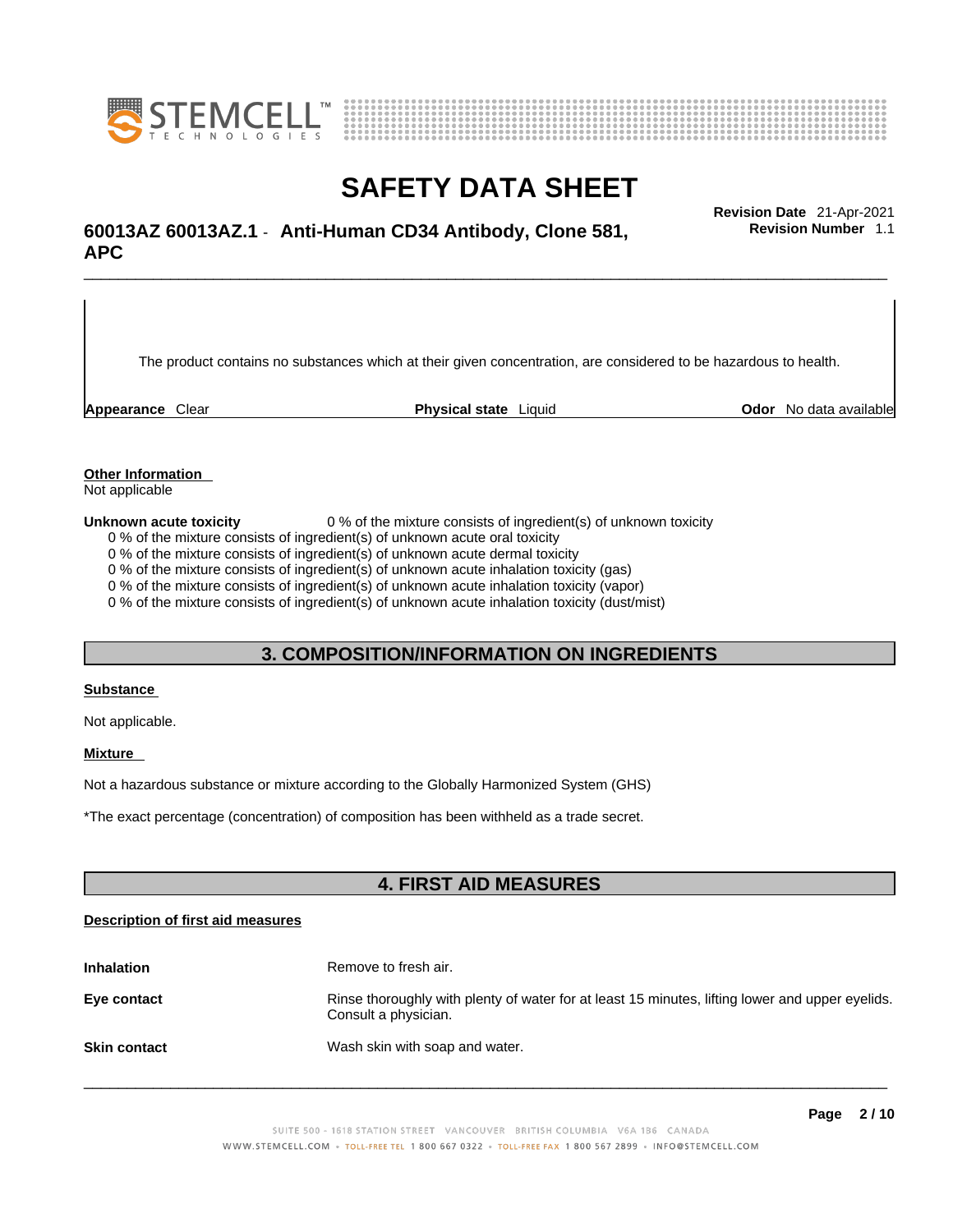



# \_\_\_\_\_\_\_\_\_\_\_\_\_\_\_\_\_\_\_\_\_\_\_\_\_\_\_\_\_\_\_\_\_\_\_\_\_\_\_\_\_\_\_\_\_\_\_\_\_\_\_\_\_\_\_\_\_\_\_\_\_\_\_\_\_\_\_\_\_\_\_\_\_\_\_\_\_\_\_\_\_\_\_\_\_\_\_\_\_\_\_\_\_ **Revision Date** 21-Apr-2021 **60013AZ 60013AZ.1** - **Anti-Human CD34 Antibody, Clone 581, APC**

**Ingestion** Clean mouth with water and drink afterwards plenty of water. **Most important symptoms and effects, both acute and delayed Symptoms** No information available. **Indication of any immediate medical attention and special treatment needed Note to physicians** Treat symptomatically. **5. FIRE-FIGHTING MEASURES Suitable Extinguishing Media** Use extinguishing measures that are appropriate to local circumstances and the surrounding environment. **Unsuitable extinguishing media** CAUTION: Use of water spray when fighting fire may be inefficient. **Specific hazards arising from the chemical** No information available. **Explosion data Sensitivity to Mechanical Impact** None. **Sensitivity to Static Discharge** None. **Special protective equipment for fire-fighters** Firefighters should wear self-contained breathing apparatus and full firefighting turnout gear. Use personal protection equipment. **6. ACCIDENTAL RELEASE MEASURES Personal precautions, protective equipment and emergency procedures Personal precautions** Ensure adequate ventilation.

**Environmental precautions Environmental precautions** See Section 12 for additional Ecological Information. **Methods and material for containment and cleaning up**

**Methods for containment** Prevent further leakage or spillage if safe to do so.

 $\_$  ,  $\_$  ,  $\_$  ,  $\_$  ,  $\_$  ,  $\_$  ,  $\_$  ,  $\_$  ,  $\_$  ,  $\_$  ,  $\_$  ,  $\_$  ,  $\_$  ,  $\_$  ,  $\_$  ,  $\_$  ,  $\_$  ,  $\_$  ,  $\_$  ,  $\_$  ,  $\_$  ,  $\_$  ,  $\_$  ,  $\_$  ,  $\_$  ,  $\_$  ,  $\_$  ,  $\_$  ,  $\_$  ,  $\_$  ,  $\_$  ,  $\_$  ,  $\_$  ,  $\_$  ,  $\_$  ,  $\_$  ,  $\_$  ,

**Revision Number** 1.1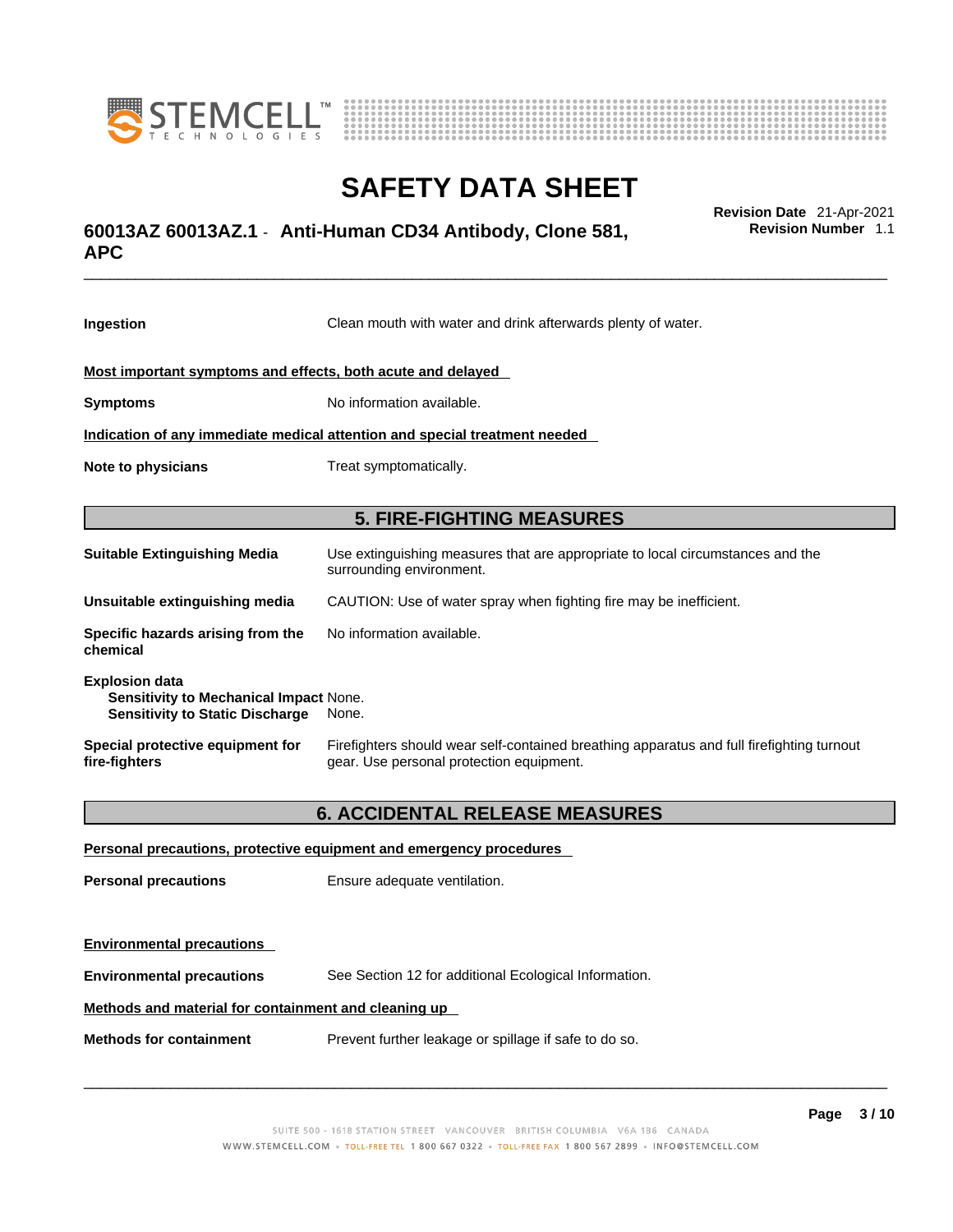



# \_\_\_\_\_\_\_\_\_\_\_\_\_\_\_\_\_\_\_\_\_\_\_\_\_\_\_\_\_\_\_\_\_\_\_\_\_\_\_\_\_\_\_\_\_\_\_\_\_\_\_\_\_\_\_\_\_\_\_\_\_\_\_\_\_\_\_\_\_\_\_\_\_\_\_\_\_\_\_\_\_\_\_\_\_\_\_\_\_\_\_\_\_ **Revision Date** 21-Apr-2021 **60013AZ 60013AZ.1** - **Anti-Human CD34 Antibody, Clone 581, APC**

**Revision Number** 1.1

| Methods for cleaning up         | Pick up and transfer to properly labeled containers.                                 |
|---------------------------------|--------------------------------------------------------------------------------------|
| Prevention of secondary hazards | Clean contaminated objects and areas thoroughly observing environmental regulations. |

# **7. HANDLING AND STORAGE**

| <b>Precautions for safe handling</b>                         |                                                                                     |  |
|--------------------------------------------------------------|-------------------------------------------------------------------------------------|--|
| Advice on safe handling                                      | Handle in accordance with good industrial hygiene and safety practice.              |  |
| Conditions for safe storage, including any incompatibilities |                                                                                     |  |
| <b>Storage Conditions</b>                                    | Store in accordance with information listed on the Product Information Sheet (PIS). |  |

# **8. EXPOSURE CONTROLS/PERSONAL PROTECTION**

### **Control parameters**

**Exposure Limits** This product, as supplied, does not contain any hazardous materials with occupational exposure limits established by the region specific regulatory bodies.

### **Appropriate engineering controls**

**Precautions for safe handling**

| <b>Engineering controls</b> | Showers              |
|-----------------------------|----------------------|
|                             | Eyewash stations     |
|                             | Ventilation systems. |

**Individual protection measures, such as personal protective equipment Eye/face protection** No special protective equipment required. **Skin and body protection** No special protective equipment required. **Respiratory protection** No protective equipment is needed under normal use conditions. If exposure limits are exceeded or irritation is experienced, ventilation and evacuation may be required. **General hygiene considerations** Handle in accordance with good industrial hygiene and safety practice.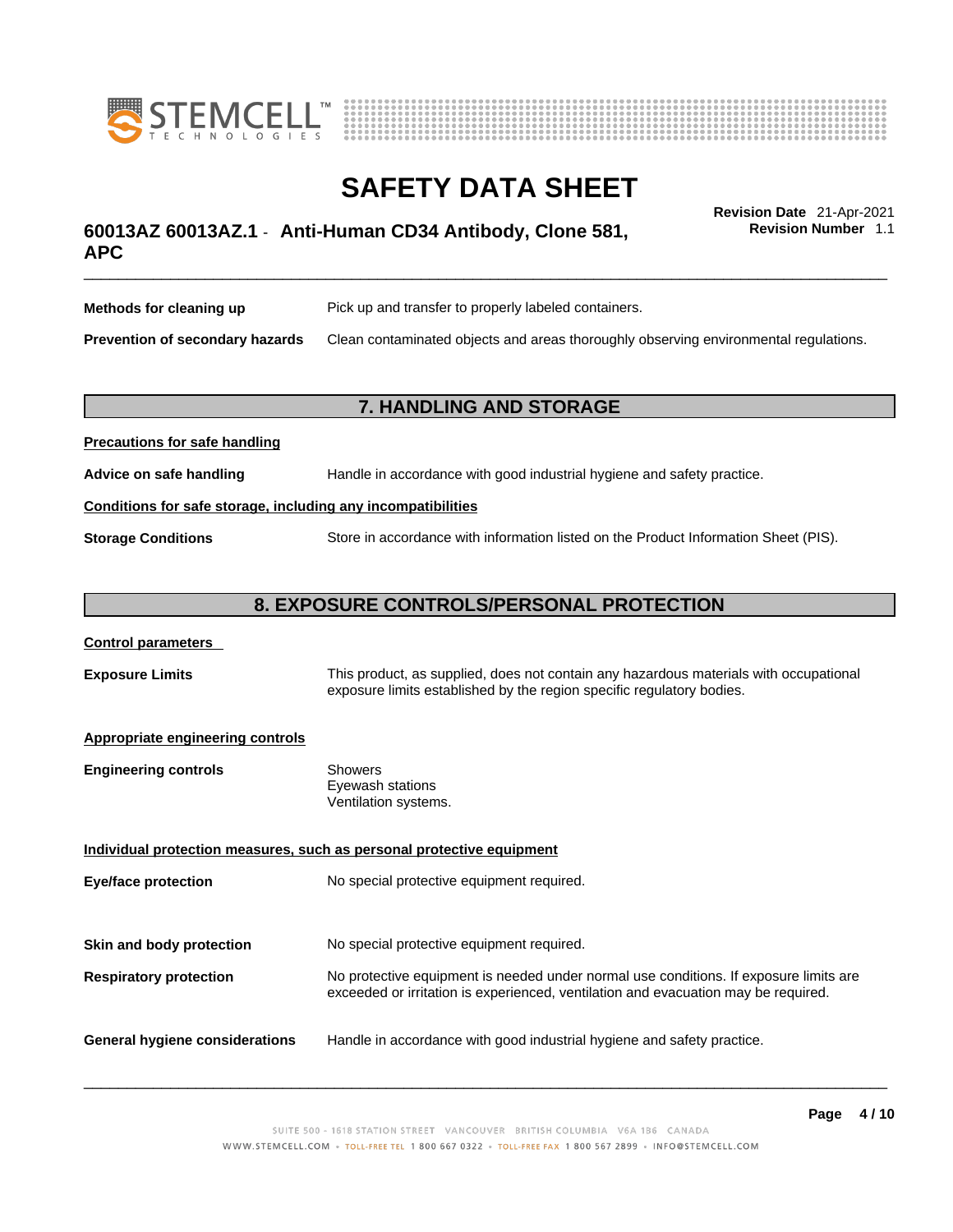



# \_\_\_\_\_\_\_\_\_\_\_\_\_\_\_\_\_\_\_\_\_\_\_\_\_\_\_\_\_\_\_\_\_\_\_\_\_\_\_\_\_\_\_\_\_\_\_\_\_\_\_\_\_\_\_\_\_\_\_\_\_\_\_\_\_\_\_\_\_\_\_\_\_\_\_\_\_\_\_\_\_\_\_\_\_\_\_\_\_\_\_\_\_ **Revision Date** 21-Apr-2021 **60013AZ 60013AZ.1** - **Anti-Human CD34 Antibody, Clone 581, APC**

**9. PHYSICAL AND CHEMICAL PROPERTIES Information on basic physical and chemical properties Physical state** Liquid **Appearance** Clear<br> **Color** No int **Color Color Color Color Color Color Color No** data available **Odor Odor No data available**<br> **Odor threshold No data available No data available Explosive properties** No data available **Oxidizing properties** No information available **Other Information Softening point** No information available **Molecular weight** No information available **Molecular formula** No information available<br>**VOC Content (%)** No information available **VOC** Content (%) **Liquid Density** No information available **Bulk density No information available Property CONSCRUTE IN THE VALUES REMARKS • Method pH** No data available None known **Melting point / freezing point Boiling point / boiling range Modata available None known Flash point Communist Communist Communist Communist Communist Communist Communist Communist Communist Communist Communist Communist Communist Communist Communist Communist Communist Communist Communist Communist Communi Evaporation rate Configure 1 Accord None Configure 1 Accord None known**<br> **Elammability (solid. gas)** No data available **None known** None known **Flammability (solid, gas)** No data available None known **Flammability Limit in Air None known None known Upper flammability limit:** No data available **Lower flammability limit:** No data available **Vapor pressure No data available None known Vapor density Notata available None known Relative density No data available None known Water solubility No data available Mone known**<br> **Solubility in other solvents** No data available None known None known **Solubility in other solvents** No data available **None known**<br> **Partition coefficient** No data available **None known**<br>
None known **Partition coefficient**<br>**Autoignition temperature** No data available **Autoignition temperature No data available None known**<br> **Decomposition temperature** No data available **None known**<br>
None known **Decomposition temperature** No data available None known<br> **Kinematic viscosity** No data available None known **Kinematic viscosity** No data available<br> **Dynamic viscosity** No data available **Dynamic viscosity** None known

# **10. STABILITY AND REACTIVITY**

**Reactivity No information available.** 

**Chemical stability** Stable under normal conditions.

 $\_$  ,  $\_$  ,  $\_$  ,  $\_$  ,  $\_$  ,  $\_$  ,  $\_$  ,  $\_$  ,  $\_$  ,  $\_$  ,  $\_$  ,  $\_$  ,  $\_$  ,  $\_$  ,  $\_$  ,  $\_$  ,  $\_$  ,  $\_$  ,  $\_$  ,  $\_$  ,  $\_$  ,  $\_$  ,  $\_$  ,  $\_$  ,  $\_$  ,  $\_$  ,  $\_$  ,  $\_$  ,  $\_$  ,  $\_$  ,  $\_$  ,  $\_$  ,  $\_$  ,  $\_$  ,  $\_$  ,  $\_$  ,  $\_$  ,

**Revision Number** 1.1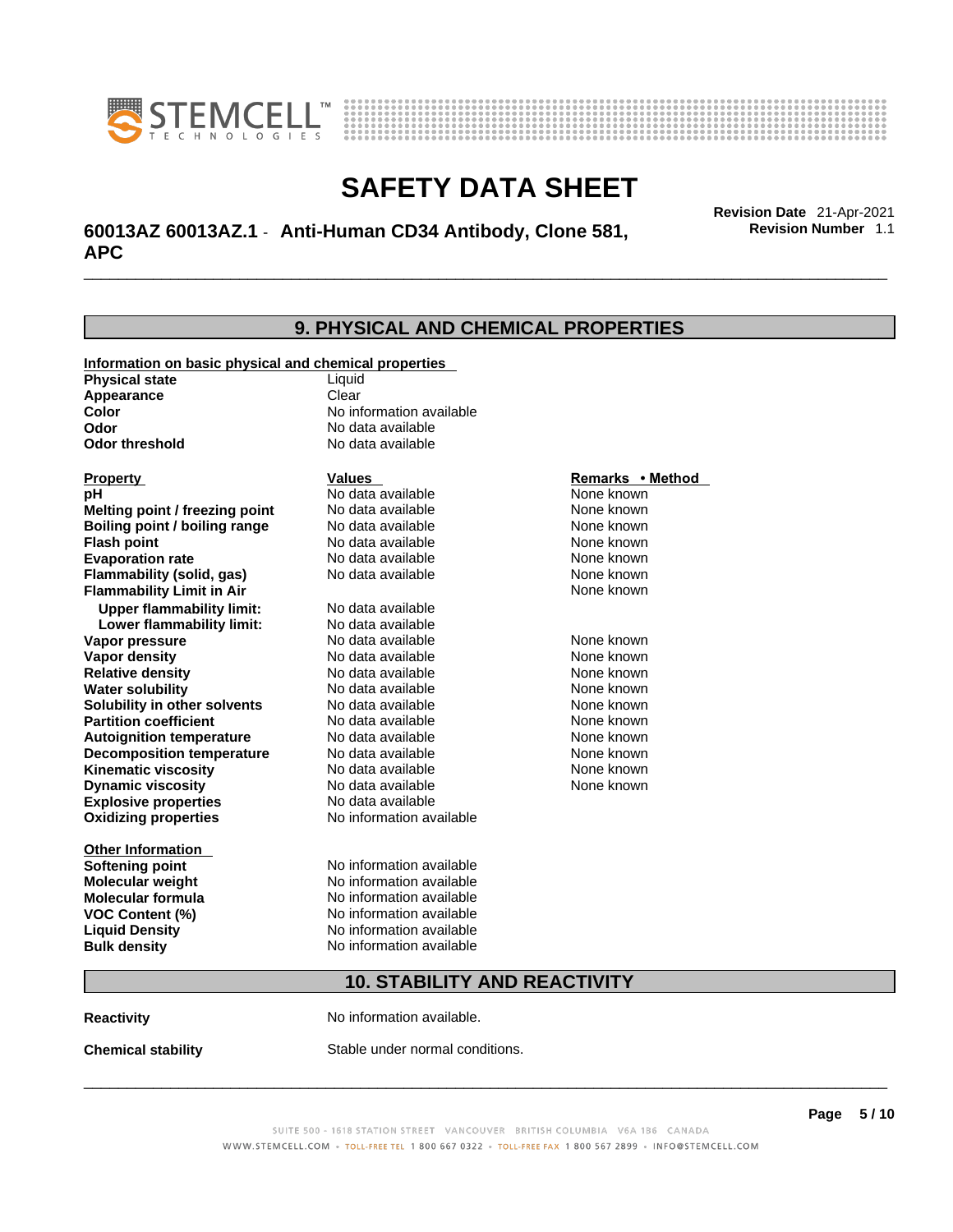



# \_\_\_\_\_\_\_\_\_\_\_\_\_\_\_\_\_\_\_\_\_\_\_\_\_\_\_\_\_\_\_\_\_\_\_\_\_\_\_\_\_\_\_\_\_\_\_\_\_\_\_\_\_\_\_\_\_\_\_\_\_\_\_\_\_\_\_\_\_\_\_\_\_\_\_\_\_\_\_\_\_\_\_\_\_\_\_\_\_\_\_\_\_ **Revision Date** 21-Apr-2021 **60013AZ 60013AZ.1** - **Anti-Human CD34 Antibody, Clone 581, APC**

**Revision Number** 1.1

| <b>Possibility of hazardous reactions</b> None under normal processing.    |                                           |
|----------------------------------------------------------------------------|-------------------------------------------|
| <b>Conditions to avoid</b>                                                 | None known based on information supplied. |
| Incompatible materials                                                     | None known based on information supplied. |
| Hazardous decomposition products None known based on information supplied. |                                           |

# **11. TOXICOLOGICAL INFORMATION**

### **Information on likely routes of exposure**

#### **Product Information**

| <b>Inhalation</b>                                                              | Specific test data for the substance or mixture is not available. |
|--------------------------------------------------------------------------------|-------------------------------------------------------------------|
| Eye contact                                                                    | Specific test data for the substance or mixture is not available. |
| <b>Skin contact</b>                                                            | Specific test data for the substance or mixture is not available. |
| Specific test data for the substance or mixture is not available.<br>Ingestion |                                                                   |
| Symptoms related to the physical, chemical and toxicological characteristics   |                                                                   |

**Symptoms** No information available.

**Numerical measures of toxicity**

**Acute toxicity**

**Unknown acute toxicity** 0 % of the mixture consists of ingredient(s) of unknown toxicity

0 % of the mixture consists of ingredient(s) of unknown acute oral toxicity

0 % of the mixture consists of ingredient(s) of unknown acute dermal toxicity

0 % of the mixture consists of ingredient(s) of unknown acute inhalation toxicity (gas)

0 % of the mixture consists of ingredient(s) of unknown acute inhalation toxicity (vapor)

0 % of the mixture consists of ingredient(s) of unknown acute inhalation toxicity (dust/mist) Product Information

#### **Delayed and immediate effects as well as chronic effects from short and long-term exposure**

| <b>Skin corrosior</b><br>ion/irritation | `available.<br>No inforn<br>nation |
|-----------------------------------------|------------------------------------|
| Produc<br><b>Information</b>            |                                    |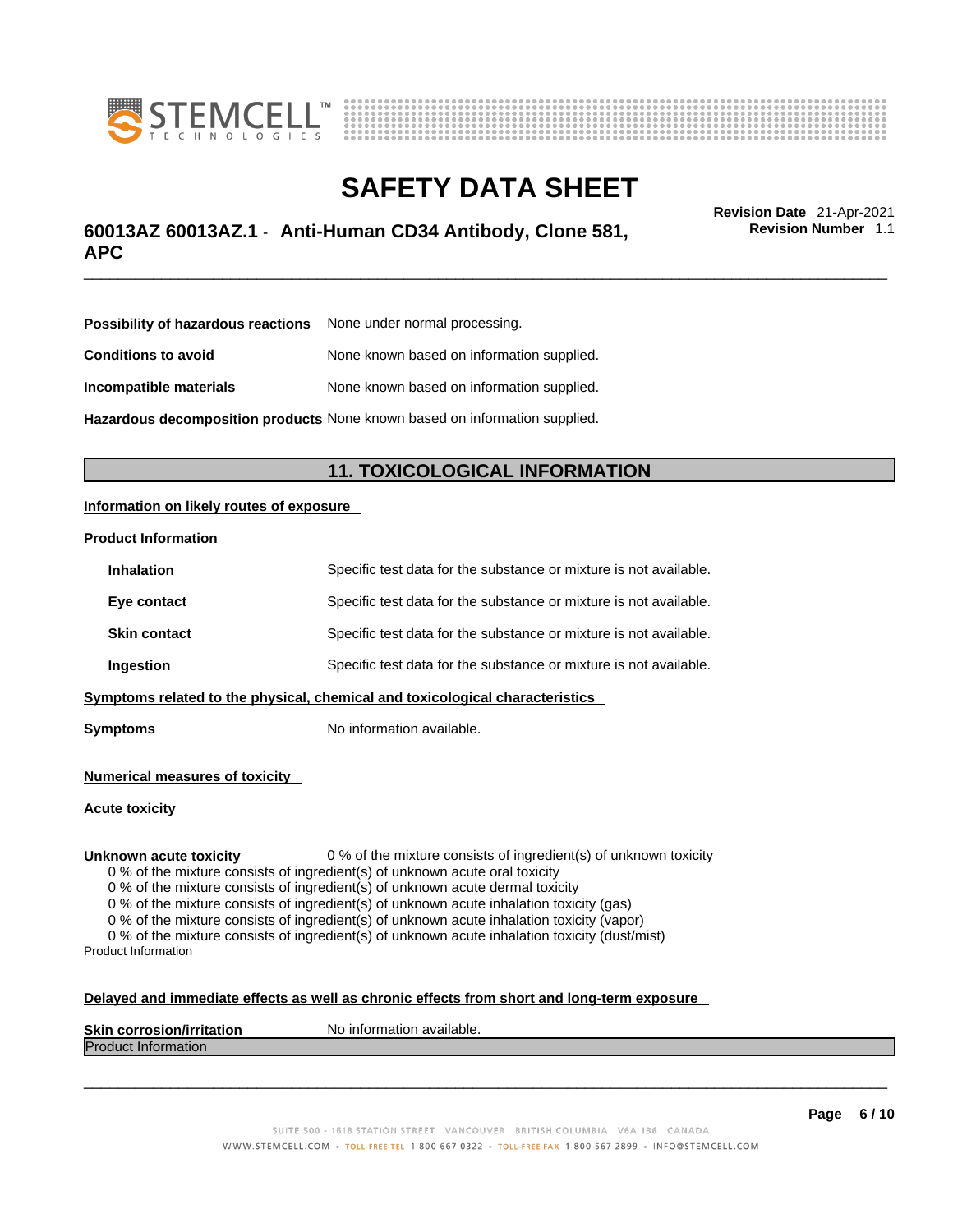



# \_\_\_\_\_\_\_\_\_\_\_\_\_\_\_\_\_\_\_\_\_\_\_\_\_\_\_\_\_\_\_\_\_\_\_\_\_\_\_\_\_\_\_\_\_\_\_\_\_\_\_\_\_\_\_\_\_\_\_\_\_\_\_\_\_\_\_\_\_\_\_\_\_\_\_\_\_\_\_\_\_\_\_\_\_\_\_\_\_\_\_\_\_ **Revision Date** 21-Apr-2021 **60013AZ 60013AZ.1** - **Anti-Human CD34 Antibody, Clone 581, APC**

**Revision Number** 1.1

| Serious eye damage/eye irritation | No information available.  |  |
|-----------------------------------|----------------------------|--|
| <b>Product Information</b>        |                            |  |
| Respiratory or skin sensitization | No information available.  |  |
| <b>Product Information</b>        |                            |  |
| Germ cell mutagenicity            | No information available.  |  |
| <b>Product Information</b>        |                            |  |
| Carcinogenicity                   | No information available.  |  |
| <b>Reproductive toxicity</b>      | No information available.  |  |
| <b>Product Information</b>        |                            |  |
| <b>STOT - single exposure</b>     | No information available.  |  |
| <b>Product Information</b>        |                            |  |
| <b>STOT - repeated exposure</b>   | No information available.  |  |
|                                   | <b>Product Information</b> |  |
| <b>Aspiration hazard</b>          | No information available.  |  |

# **12. ECOLOGICAL INFORMATION**

| <b>Ecotoxicity</b>            |                                    |  |
|-------------------------------|------------------------------------|--|
| <b>Product Information</b>    |                                    |  |
| Persistence and degradability | No information available.          |  |
| <b>Bioaccumulation</b>        | There is no data for this product. |  |
| Other adverse effects         | No information available.          |  |

# **13. DISPOSAL CONSIDERATIONS**

| Waste treatment methods                |                                                                                                                    |
|----------------------------------------|--------------------------------------------------------------------------------------------------------------------|
| Waste from residues/unused<br>products | Dispose of in accordance with local regulations. Dispose of waste in accordance with<br>environmental legislation. |
| Contaminated packaging                 | Do not reuse empty containers.                                                                                     |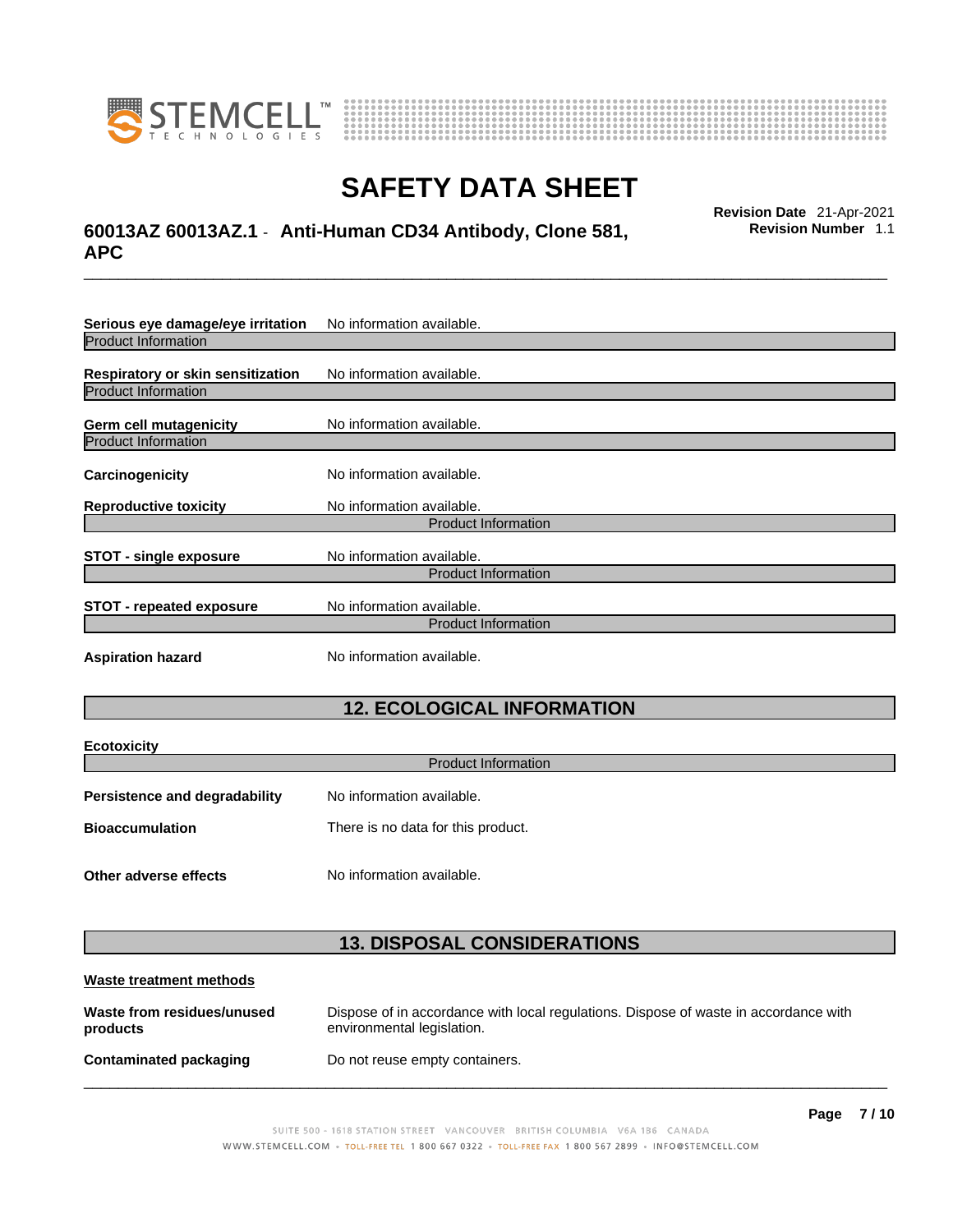



# \_\_\_\_\_\_\_\_\_\_\_\_\_\_\_\_\_\_\_\_\_\_\_\_\_\_\_\_\_\_\_\_\_\_\_\_\_\_\_\_\_\_\_\_\_\_\_\_\_\_\_\_\_\_\_\_\_\_\_\_\_\_\_\_\_\_\_\_\_\_\_\_\_\_\_\_\_\_\_\_\_\_\_\_\_\_\_\_\_\_\_\_\_ **Revision Date** 21-Apr-2021 **60013AZ 60013AZ.1** - **Anti-Human CD34 Antibody, Clone 581, APC**

**US EPA Waste Number** P105

### **14. TRANSPORT INFORMATION**

| <b>DOT</b>  | Not regulated |
|-------------|---------------|
| <b>TDG</b>  | Not regulated |
| MEX         | Not regulated |
| ICAO (air)  | Not regulated |
| IATA        | Not regulated |
| <b>IMDG</b> | Not regulated |
| RID         | Not regulated |
| <b>ADR</b>  | Not regulated |
| ADN         | Not regulated |

### **15. REGULATORY INFORMATION**

| <b>International Inventories</b> |                 |
|----------------------------------|-----------------|
| <b>TSCA</b>                      | Complies        |
| <b>DSL/NDSL</b>                  | Complies        |
| <b>EINECS/ELINCS</b>             | Complies        |
| <b>ENCS</b>                      | Does not comply |
| <b>IECSC</b>                     | Complies        |
| <b>KECL</b>                      | Complies        |
| <b>PICCS</b>                     | Complies        |
| <b>AICS</b>                      | Complies        |

 **Legend:** 

 **TSCA** - United States Toxic Substances Control Act Section 8(b) Inventory  **DSL/NDSL** - Canadian Domestic Substances List/Non-Domestic Substances List  **EINECS/ELINCS** - European Inventory of Existing Chemical Substances/European List of Notified Chemical Substances  **ENCS** - Japan Existing and New Chemical Substances  **IECSC** - China Inventory of Existing Chemical Substances

 **KECL** - Korean Existing and Evaluated Chemical Substances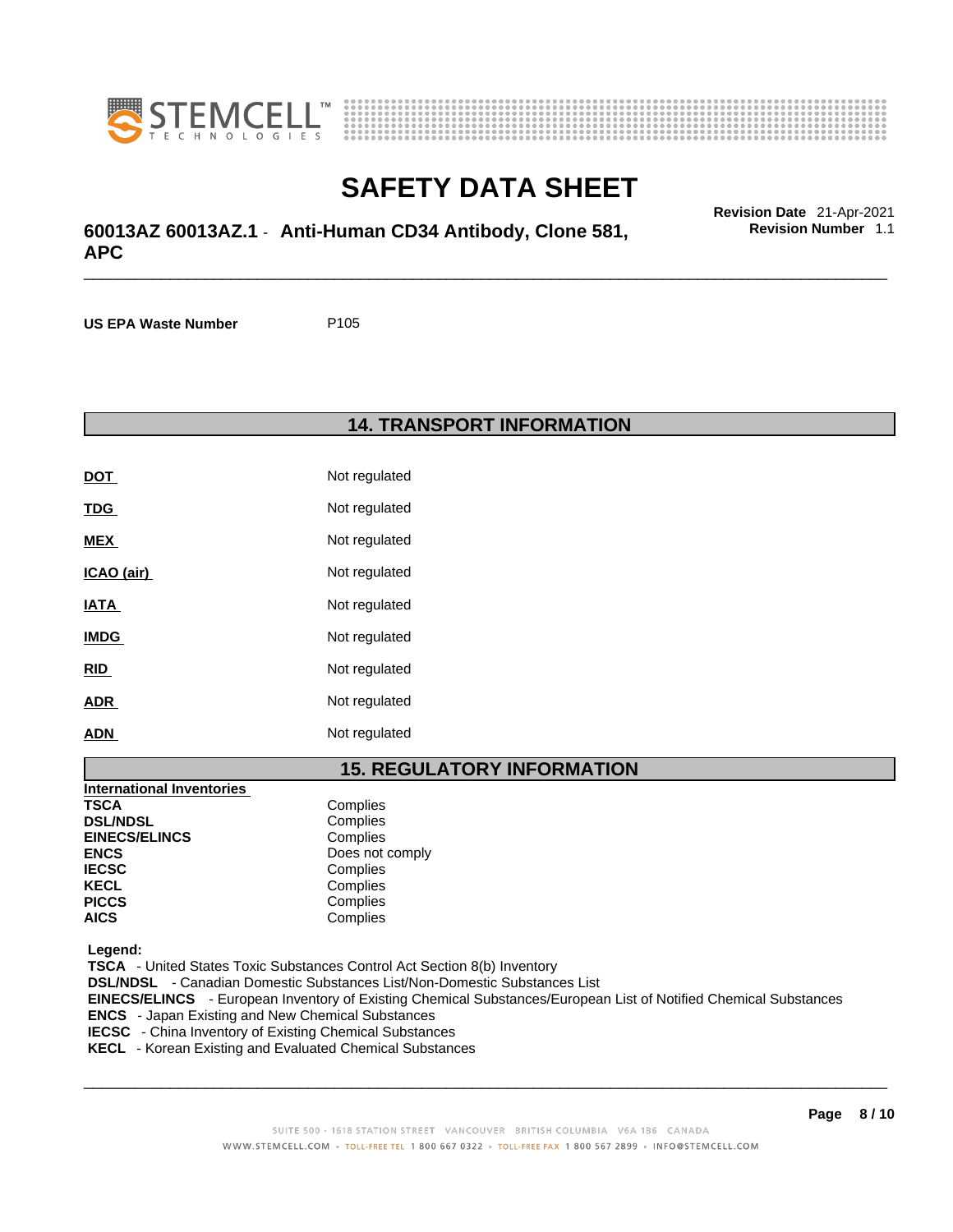



# \_\_\_\_\_\_\_\_\_\_\_\_\_\_\_\_\_\_\_\_\_\_\_\_\_\_\_\_\_\_\_\_\_\_\_\_\_\_\_\_\_\_\_\_\_\_\_\_\_\_\_\_\_\_\_\_\_\_\_\_\_\_\_\_\_\_\_\_\_\_\_\_\_\_\_\_\_\_\_\_\_\_\_\_\_\_\_\_\_\_\_\_\_ **Revision Date** 21-Apr-2021 **60013AZ 60013AZ.1** - **Anti-Human CD34 Antibody, Clone 581, APC**

**Revision Number** 1.1

 **PICCS** - Philippines Inventory of Chemicals and Chemical Substances

 **AICS** - Australian Inventory of Chemical Substances

### **US Federal Regulations**

### **SARA 313**

Section 313 of Title III of the Superfund Amendments and Reauthorization Act of 1986 (SARA). This product does not contain any chemicals which are subject to the reporting requirements of the Act and Title 40 of the Code of Federal Regulations, Part 372.

| SARA 311/312 Hazard Categories    |    |  |
|-----------------------------------|----|--|
| Acute health hazard               | No |  |
| <b>Chronic Health Hazard</b>      | No |  |
| <b>Fire hazard</b>                | No |  |
| Sudden release of pressure hazard | No |  |
| <b>Reactive Hazard</b>            | N٥ |  |

### **CWA (Clean WaterAct)**

This product does not contain any substances regulated as pollutants pursuant to the Clean Water Act (40 CFR 122.21 and 40 CFR 122.42).

### **CERCLA**

This material, as supplied, does not contain any substances regulated as hazardous substances under the Comprehensive Environmental Response Compensation and Liability Act (CERCLA) (40 CFR 302) or the Superfund Amendments and Reauthorization Act (SARA) (40 CFR 355). There may be specific reporting requirements at the local, regional, or state level pertaining to releases of this material.

### **US State Regulations**

### **California Proposition 65**

This product does not contain any Proposition 65 chemicals.

### **U.S. State Right-to-Know Regulations**

#### **US State Regulations**

| Chemical name            | New Jersey | <b>Massachusetts</b> | Pennsylvania |
|--------------------------|------------|----------------------|--------------|
| Water                    |            |                      |              |
| 7732-18-5                |            |                      |              |
| Sodium Phosphate Dibasic |            |                      |              |
| 7558-79-4                |            |                      |              |
| Sodium Azide             |            |                      |              |
| 26628-22-8               |            |                      |              |